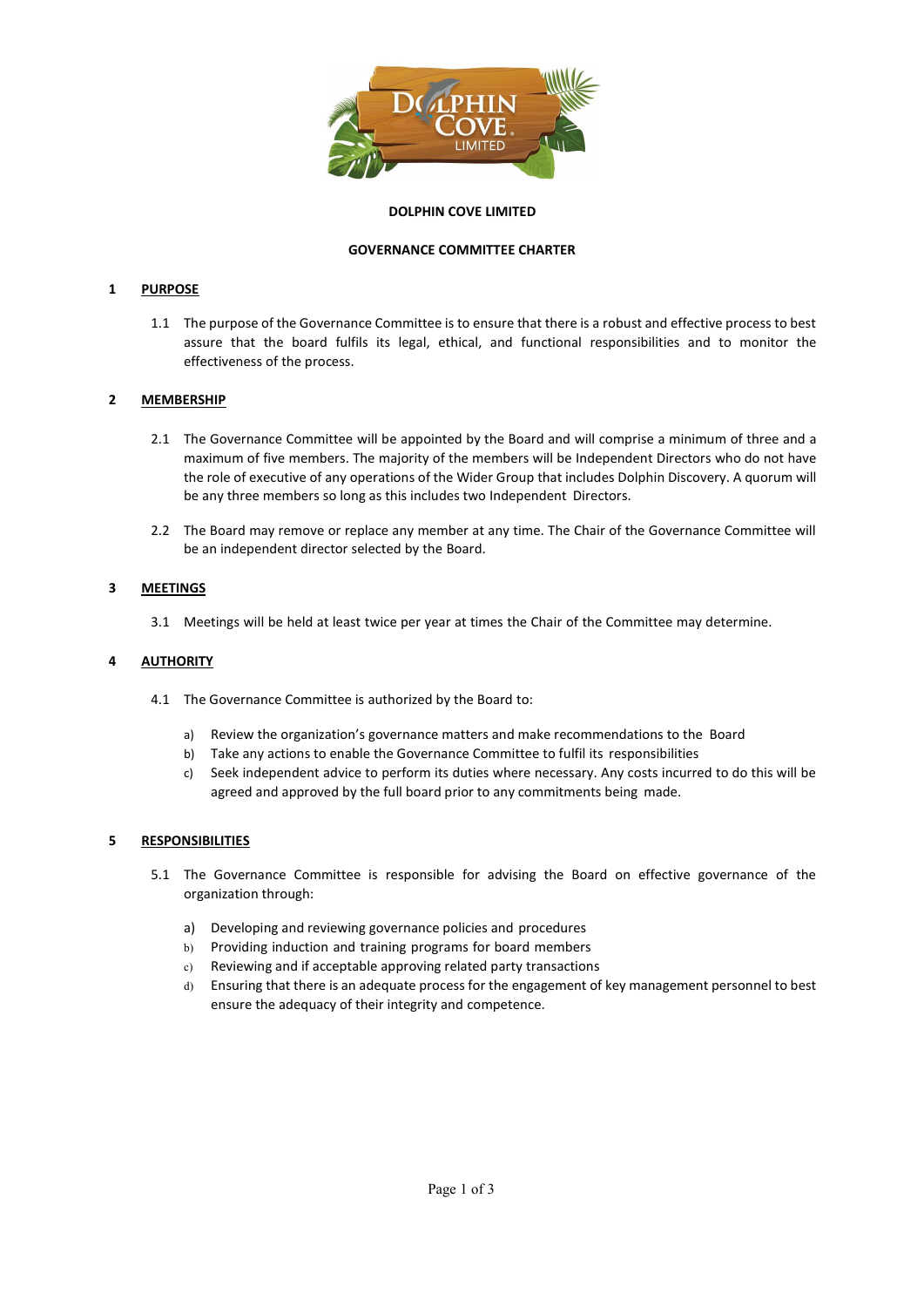### 6 FUNCTIONS

### 6.1 Governance Policy Development

The Governance Committee will ensure that policies are created and periodically reviewed which define:

- a) The roles and responsibilities of the Board
- b) Duties and responsibilities of directors and officers
- c) Directors' standards of conduct, including any Code of Conduct and currency of the Directors' Manual (or Charter)
- d) Procedures for ensuring the organization's legal and regulatory compliance
- e) Conflict of interest procedures
- f) Procedures for nomination, selection, and removal of directors
- g) Directors' expense reimbursement policies and remuneration.

#### 6.2 Recruitment & Selection

The Governance Committee will ensure that:

- a) The number of board members does not fall below the number required by the articles of the company
- b) Members appointed to the board understand and agree with the mission of the organization and the code of conduct
- c) Members appointed to the board understand and agree to the time commitment and participation requirements of board membership
- d) Elections and appointments to the board comply with the articles and other legal requirements
- 6.3 Education

The Governance Committee will ensure that there are effective induction and mentoring processes for board members and that they have the necessary knowledge to be able to discuss, debate and plan the following:

- a) The organization's mission, goals, objectives, programs and services
- b) The organization's budget and financial statements
- c) The roles, duties and responsibilities of the board, committees, individual board members and the General Manager
- d) Changes in legislation/regulations that impacts the company and the role of the board members
- 6.4 Accountability

The Governance Committee is accountable to the Board of Directors for the following tasks:

- a) Setting Director Qualification Standards. these standards should, at minimum, reflect the board and committee compositions including number of directors on the board and committees and those that are deemed independent and other substantive qualification requirements, including policies limiting the number of boards on which a director may sit, director selection, tenure, retirement and succession.
- b) Setting director compensation guidelines which should include general principles for determining the form and amount of director compensation (and for reviewing those principles, as appropriate).
- c) Mentoring new board members in order to develop their skills as board members
- d) Reviewing and, if thought fit, approving the terms of any related party transactions before they are entered into and monitoring the adherence to the approved terms.